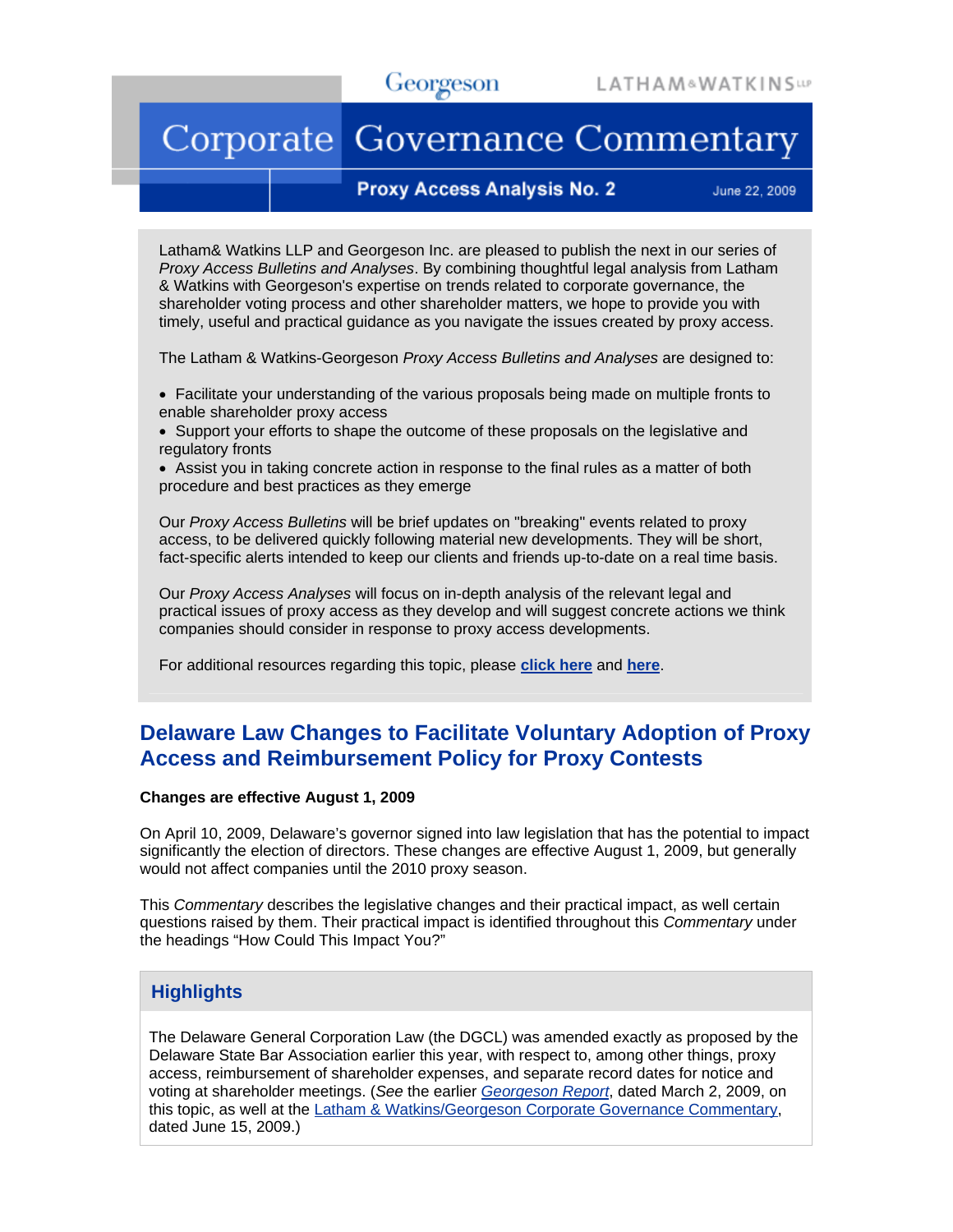Three amendments to the DGCL concern director elections and shareholder voting and are discussed below. [Click here](http://legis.delaware.gov/LIS/lis145.nsf/vwLegislation/HB+19/$file/legis.html?open) to view all of the recent amendments to the DGCL.

Delaware companies will not be required to take any action as a result of the three amendments, which are referred to as "enabling" legislation. The first two amendments will permit, but not require, companies to include the applicable provisions in their bylaws. The third amendment does not depend on revision of a company's bylaws to become effective, but rather will become a choice that a company's board will be entitled to make each year.

## **Proxy Access**

Under new Section 112 of the DGCL, companies are specifically given the option to adopt bylaw provisions permitting shareholder access to a company's proxy statement for the purpose of nominating candidates for election as directors. This DGCL amendment will permit the company to impose any lawful conditions on proxy access, such as:

- requiring minimum stock ownership by the nominating shareholder (in terms of the number of shares and related derivative rights, as well as how long the shares have been held),
- requiring the disclosure of specified information about the nominating shareholder and its nominees (including their ownership interests in the company),
- conditioning the shareholder's right to nominate directors on the number or proportion of directors being nominated by shareholders and whether that shareholder has sought such proxy access in the past,
- precluding nominations if the nominating shareholder, its nominee(s), or any affiliate(s) of either, has purchased or intends to purchase a specified percentage of the company's voting shares within a specified time before the director election, and
- requiring the nominating shareholder to agree to indemnify the company for any loss resulting from false or misleading statements made by the shareholder in connection with its nomination of director(s).

## **How Could This Impact You?**

This amendment will directly impact only companies incorporated in Delaware and only those that "elect" to amend their bylaws pursuant to the amendment. This amendment highlights the rapidly evolving issue of proxy access on company, state and federal levels.

- One critical issue is whether a new federal law will be enacted on proxy access, as has been recently proposed in the House and Senate, and/or whether the proxy access rule proposal published by the SEC on June 10, 2009, will be adopted in some form. The new federal law or proxy rules, which are very controversial and can be expected to be hotly debated over the next several months, could be similar to the Delaware law and merely "enabling." They could supersede the Delaware law only in part by mandating certain aspects of proxy access that could not be made more company-friendly, while leaving other aspects up to state law and a company's governing documents. Or, as both the proposed legislation and SEC proxy access Rule 14a-11 contemplate, they could establish an exclusive proxy access regime and oust, virtually in their entirety, state corporate laws and the "private ordering" of proxy access by companies and their shareholders.
- There is speculation that Delaware adopted this amendment to maintain its importance as the pre-eminent state for company incorporation and corporate law. Under most state laws, boards and shareholders generally already have the right to approve procedural amendments to their bylaws. Nevertheless, the Delaware General Assembly may have thought that by enacting a specific proxy access bylaw before a federal proxy access law or rule was enacted, the federal legislators and regulators would find it, legally and politically, more difficult to supersede the new Delaware law. As the debate over the Congressional bills and the SEC's proposed proxy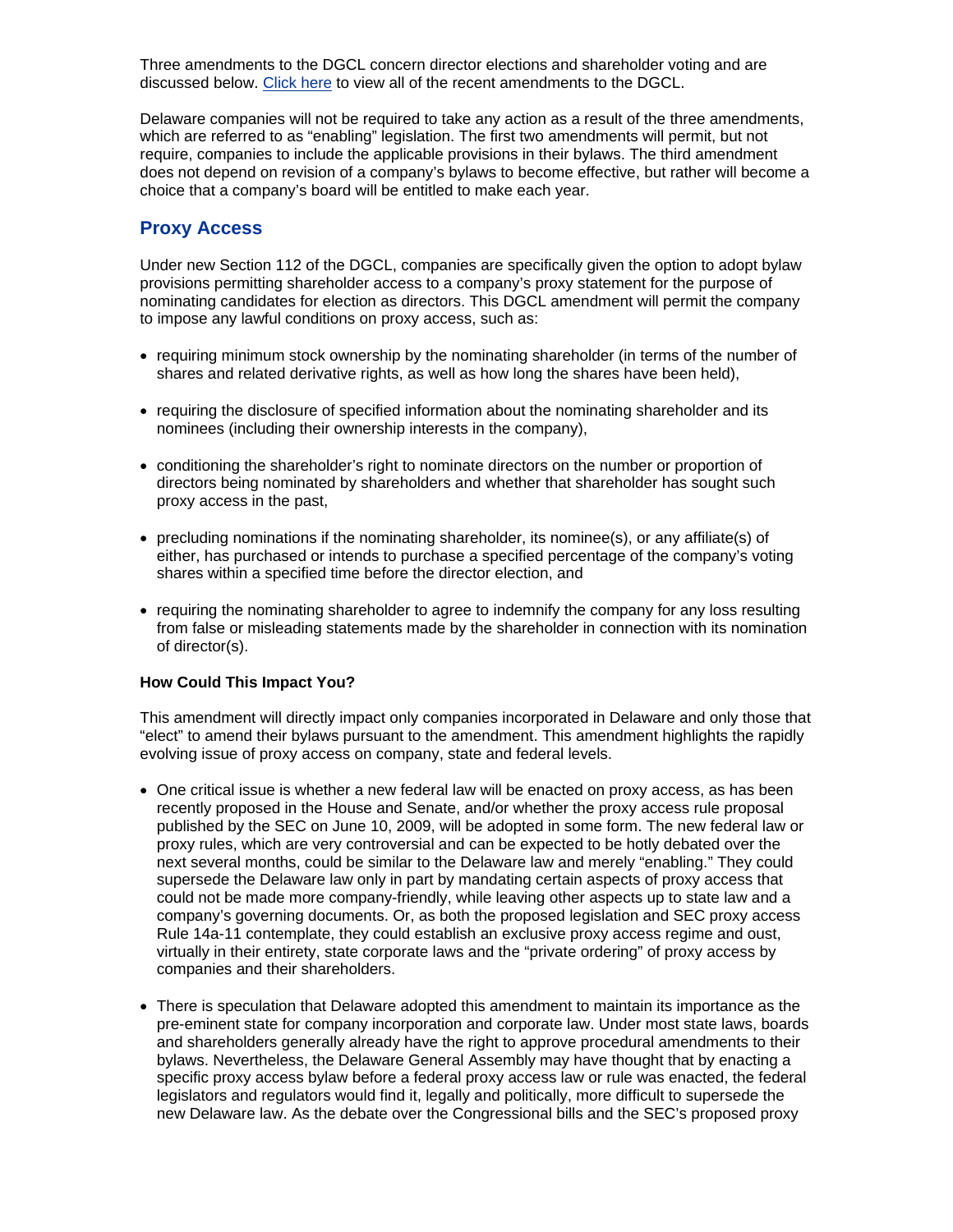access rules play out, we will eventually learn whether the Delaware and other state proxy access regimes of private ordering will be permitted to co-exist with a federal one and, if so, to what extent.

- A related question is whether the SEC will continue to permit companies to exclude shareholder proposals on proxy access from their proxy statements under SEC Rule 14a-8 of the Securities Exchange Act of 1934, as the SEC has done in the past. In its June 10th Release proposing proxy access rules, the SEC proposed to amend Rule 14a-8 to permit explicitly proxy access shareholder proposals. Given the highly complex review process expected to result from the SEC's Release, it is possible that the SEC may amend Rule 14a-8 to permit shareholder access proposals for the 2010, while it continues to work on its substantive access proposal. In this scenario, companies may want to consider whether they want to pre-emptively enact their own proxy access regime or propose a management proxy access proposal for shareholder approval, as discussed in more detail below.
- Another set of complications arise from the fact that Delaware companies (as well as companies incorporated in many other but not all states) may amend their bylaws by either board or shareholder action. Each amendment route has a further set of issues.
- If a board elects to adopt its own form of proxy access, it may head off or defeat shareholder proposals that seek to do the same in a more shareholder-friendly form. Boards could adopt a bylaw that puts more conditions on their shareholders' right to proxy access than corporate governance activists might want (which, depending on whether a new federal law or rule allowed for unrestricted private ordering, could also be more restrictive than the new federal regime), such as higher share ownership and holding period thresholds for the nominating shareholder. On the other hand, shareholder activists would surely encourage Delaware boards to negotiate with them on the terms of the proxy access, so that it is more shareholderfriendly than or, at a minimum neutral with regard to, any non-binding federal regime.
- Assuming that the SEC amends Rule 14a-8 as proposed to permit shareholder proposals regarding proxy access, shareholders may decide to submit for inclusion in a company's proxy statement a binding shareholder proposal to amend a company's bylaws to provide for proxy access. We expect that such shareholder proposals would be very shareholder-friendly.
- Companies would, nevertheless, still have at least two options if they receive a shareholder proposal to amend their bylaws to provide for proxy access. If they regularly communicate with their shareholders and generally have good governance practices, they may be able to negotiate with the shareholder proponent to come up with a more neutral version of proxy access. Alternatively, boards may adopt or ask their shareholders to adopt a more "neutral" proxy access bylaw, in which case the SEC may permit exclusion of the shareholder proposal—at least for the year of that shareholders meeting.
- There are very few examples to date for companies or shareholders to consider when proposing a proxy access bylaw provision.
	- o RiskMetrics Group, Inc. has bylaws that, in addition to having certain procedural requirements, limit the proxy access to: (i) one candidate per nominator per meeting and (ii) nominators who have owned 4 percent or more of the company's stock for at least two years. In addition, any nominator whose candidate did not receive at least 25 percent of the votes cast in the corresponding shareholders meeting may not nominate further candidates for four years from the date of the shareholders meeting in question.
	- o Before it was acquired, Apria Healthcare Group Inc. had adopted a policy on proxy access, which was specifically permitted under its bylaws. The policy was somewhat similar to RiskMetrics' bylaw provisions, except that (i) each eligible nominator could nominate up to two candidates per election, (ii) a maximum of two shareholder nominations were permitted for each individual board seat and (iii) the share ownership threshold was 5 percent.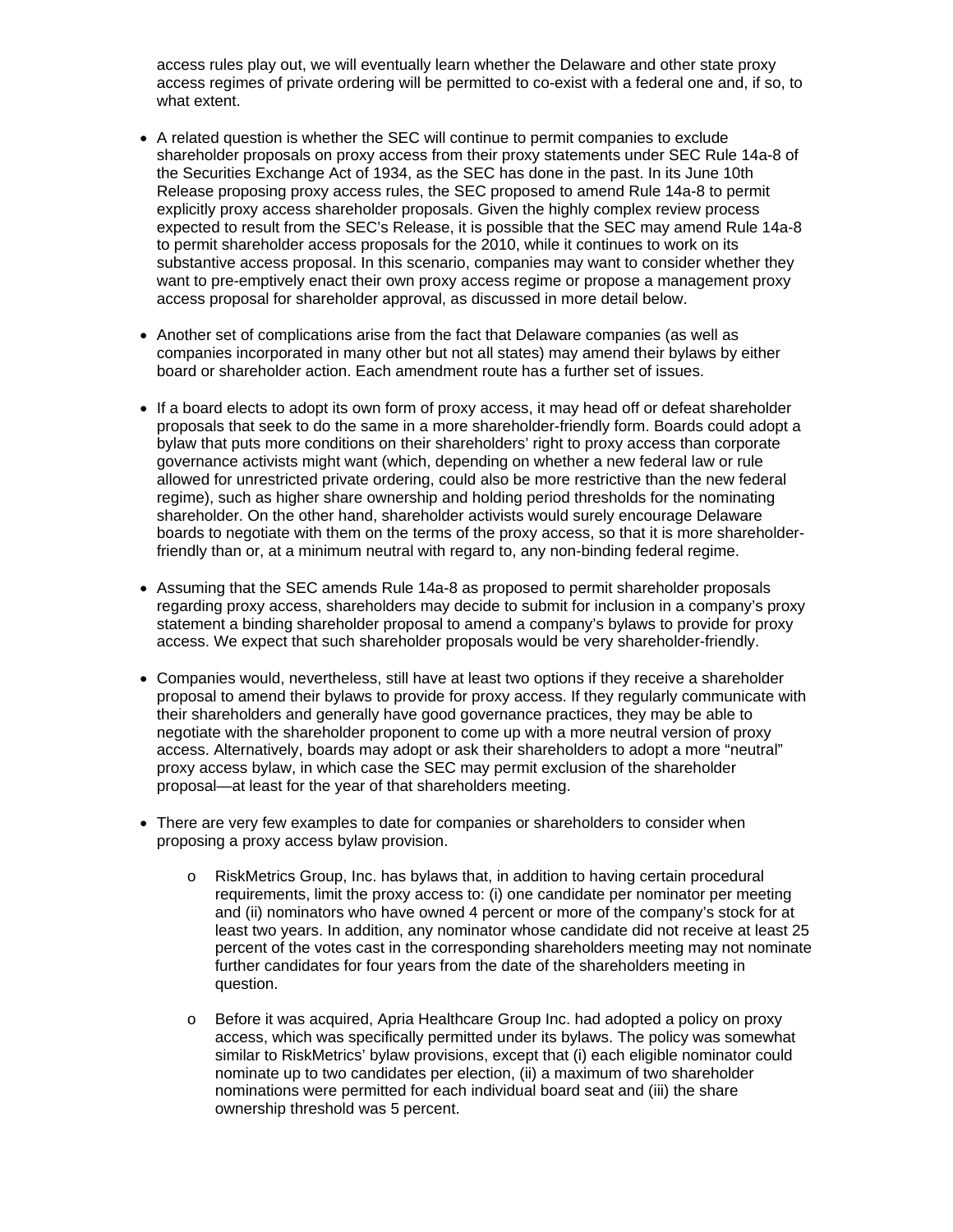- o The best example of a proxy access bylaw, however, is almost certainly the exposure draft of an Illustrative Proxy Access Bylaw posted this week on the ABA Web site at [ABA Committee Task Force on Shareholder Proposals](http://meetings.abanet.org/webupload/commupload/CL410000/sitesofinterest_files/illustrative_access_bylaw.pdf). The Illustrative Bylaw was prepared by the Task Force on Shareholder Proposals of the Committee on Federal Regulation of Securities of the ABA before publication of the SEC's proposed proxy access rules. As such, it assumes that companies will have the freedom to adopt proxy access bylaws under state laws, such as Delaware's. The Illustrative Bylaw is quite comprehensive and includes a commentary. It is intended to identify and suggest balanced answers to the myriad issues that should be dealt with in a proxy access regime.
- Until we see how the federal action on proxy access plays out, Delaware (and other) companies would be well advised to follow good governance practices and to continue to engage their shareholders, so that they are well-positioned to have a constructive dialogue with them if it turns out that it is necessary and there is room to negotiate a form of proxy access for their companies. They should also keep abreast of proxy access developments on the Congressional, SEC and state levels, keeping particular watch for any emerging trend such as pre-emptive adoption of proxy access bylaws.

## **Reimbursement of Shareholder Proxy Contest Expenses**

Under new Section 113 of the DGCL, companies will be permitted to adopt bylaw provisions to reimburse shareholders who have incurred expenses in connection with their solicitation of proxies for director elections. Again, a company will be permitted to impose lawful conditions on this right to reimbursement, such as:

- conditioning it upon the number or proportion of directors nominated by the shareholder seeking reimbursement and whether the shareholder has sought similar reimbursement in the past;
- limiting the amount of reimbursement based upon (a) the proportion of votes cast in favor of one or more of the directors nominated by the shareholder or (b) the amount spent by the company soliciting proxies for the director election; and
- limiting it for reasons relating to cumulative voting of directors.

#### **How Could This Impact You?**

This amendment will again directly impact only companies incorporated in Delaware and only those that elect to take advantage of the amendment. The amendment raises some of the same issues raised by the new Delaware law on proxy access, such as (i) whether a company's board should pre-emptively adopt a bylaw provision (perhaps with some shareholder engagement) to avoid adoption of a binding shareholder bylaw amendment on proxy expense reimbursement and (ii) whether other state corporate laws already give boards and shareholders the ability to amend company bylaws to provide for such expense reimbursement.

Many commentators consider proxy contest expense reimbursement bylaws a form of proxy access, since they provide a way for shareholders to nominate directors without incurring the costs otherwise associated with having a proxy statement separate from the company's proxy statement. For that reason (subject, of course, to events with respect to the currently proposed federal proxy access regime), companies should consider their response to shareholder proposals for expense reimbursement.

## **Separate Notice and Record Dates for Shareholders Meetings.**

Under amendments to existing DGCL sections concerning shareholder meetings, a company's board will be given the option of selecting both (a) an initial "notice" record date for the purpose of giving notice of the meeting to those shareholders owning shares on the initial date (which would be a date currently considered the "record date") and then (b) a later "voting" record date (which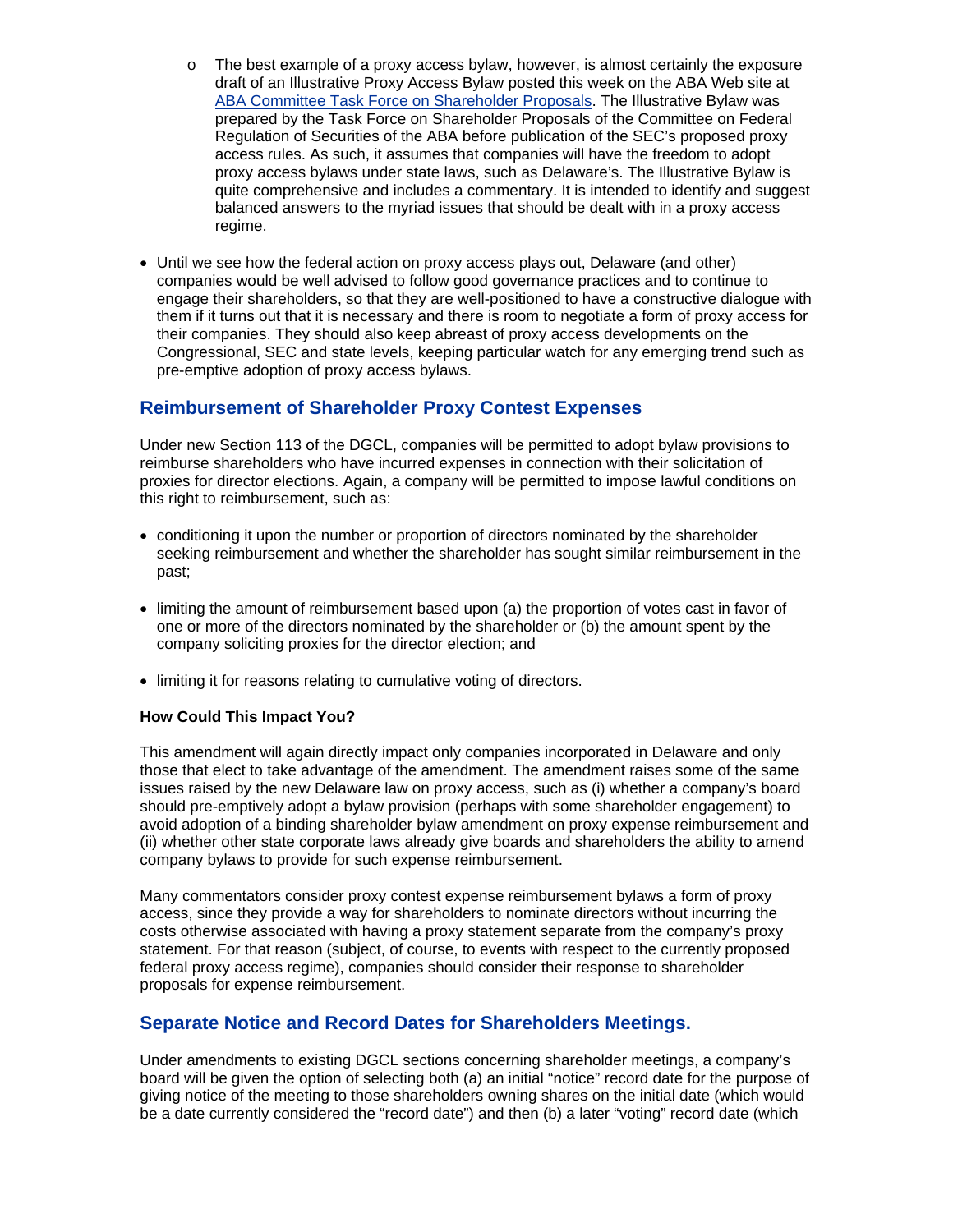could be any date on or before the date of the meeting) for the purpose of determining which shareholders would actually be entitled to vote at the meeting. Both dates would need to be identified in the initial notice of the meeting.

### **How Could This Impact You?**

These DGCL amendments will impact only those companies incorporated in Delaware and only those companies whose boards elect to take advantage of these amendments. There appears to be no ability for shareholders to take advantage of these amendments. The purpose of these amendments is to deal with the reality that buyers of shares after a record date do not have a practical means for voting at the meeting, notwithstanding their economic ownership of the stock. On the other hand, sellers after the record date as a practical matter retain the voting rights even though they no longer have a corresponding economic interest in the company. Utilization of these amendments would permit companies to better match voting interests with economic interests by permitting a company to select a later record date for voting purposes and thereby reduce the period during which buyers are effectively disenfranchised.

At first glance, these amendments appear to make it easier for Delaware company boards to work toward the elimination of one source of so-called "empty voting" (a term generically describing situations in which the party possessing the right to vote shares has less than full economic exposure to share ownership).

On closer review, however, a number of problems and uncertainties would arise if a company board were to take advantage of the amendments. For example, obtaining votes from the shareholders owning shares on the later "voting" record date could be quite cumbersome and costly. At this point in time, neither Broadridge nor the transfer agent community has figured out exactly how proxy solicitation materials would be provided to the shareholders who acquired company shares between the two record dates. In addition, "Notice & Access" (which has reduced the costs of mailing proxy materials for many companies) would likely not be available for shareholder meetings with two such record dates, unless the SEC further amends its "Notice & Access" rules to provide later dates for sending the required notice to the voting shareholders. A later "voting" record date also raises a number of logistical issues concerning distribution to the new beneficial owners of voting instructions, tabulating the late arriving voting instructions and converting the data to legal proxies. "Overvoting" and "undervoting" issues that have been of concern in recent years would also be exacerbated if there were a much shorter time period between the "voting" record date and the meeting date, in which to reconcile actual share ownership and to determine which shareholders have the right to vote the shares in question.

In light of the complexities and extra expense entailed in using (or at least pioneering) a dual record date process for shareholder meetings, we suggest that companies consider a two record date structure only for meetings where approval of extraordinary transactions (such as a company merger) is being sought. In such cases, there is frequently a significant amount of trading among institutional shareholders (particularly arbitrageurs) between the record date and the meeting date. It would be easier to send sets of proxy materials to these types of shareholders, because they have generally already consented to receive their proxy materials electronically. Therefore, the timing concerns about last minute delivery of proxy materials could be minimized, if not eliminated. Moreover, keeping track of post-record date institutional buyers would be simpler, as would the voting instruction delivery and recovery process. On the other hand, even when seeking approval of extraordinary transactions, companies may achieve better voting outcomes by early identification of the shareholders they need to solicit for votes. Accordingly, it remains to be seen whether and when, if at all, Delaware company boards would benefit from electing to take advantage of the dual record date amendments.